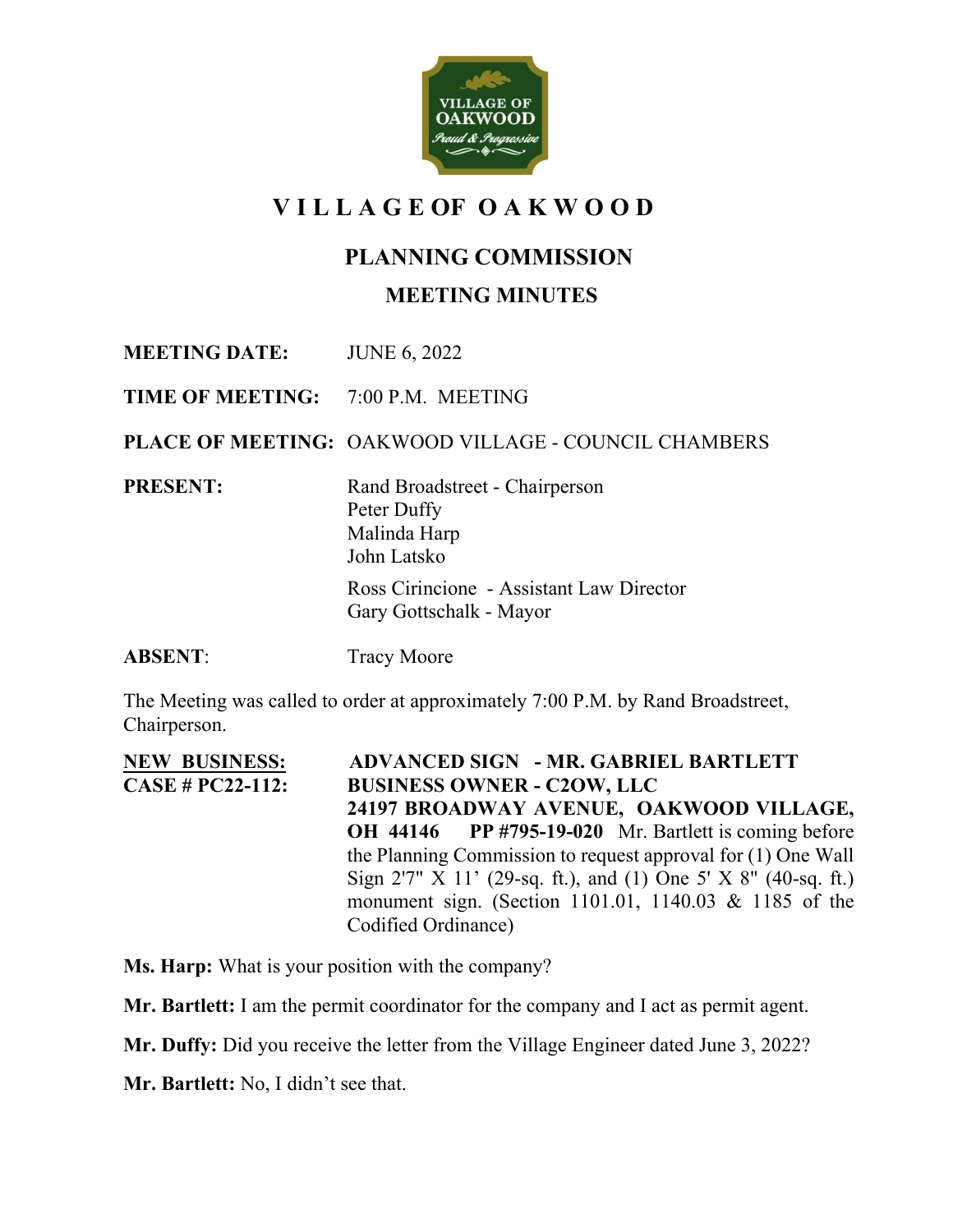*Mr. Bartlett was given a copy of the letter with the opportunity to read it.*

**Mr. Cirincione:** I want to direct your attention most specifically to the last paragraph of the Village Engineer's letter regarding the "Veteran's Center Ground Sign". That is the one thing Ed Hren was concerned about. We need to comply with that. Assuming that the Commission grants the application tonight, it will be contingent on compliance with that last paragraph.

Ed Hren, Village Engineer wants to make sure the sign will not project into the Broadway Avenue right-of-way. That would have to be submitted to Ed Hren.

**Mr. Bartlett:** I've asked my customer multiple times about that. We don't do the drawings. We're not the manufacturer of the signs, we just install the signs, and I've asked my customer multiple times for drawings of where things are going to be measured from the middle of the road.

**Mr. Cirincione:** It's important that the customer complies with that because otherwise they will not be able to go forward.

**Mr. Bartlett:** I know the importance of that, and I tried to stress that to them. Brilliant Signs is who I deal with but they are not the best at communication.

**Ms. Harp:** Are you the person who will be able to enter into that agreement based on the last paragraph of Ed Hren's letter?

**Mr. Bartlett:** Yes, I am the person. We're actually the people that will put the sign in the ground.

**Ms. Harp:** So, you understand the last paragraph of Ed Hren's letter?

**Mr. Bartlett:** Yes!

**Mr. Broadstreet:** Any other questions?

**Mr. Latsko:** There are two signs involved, right?

**Mr. Cirincione:** There is a wall sign and a monument sign. The wall sign is 29-sq. ft. and the monument sign is 40-sq. ft.

**Ms. Harp:** So, the total square footage for the wall sign is 29-sq. ft. and that is on the front of the building, which is totaled 67-sq. ft.?

**Mr. Bartlett:** Yes, that is correct.

**Ms. Harp:** Your monument sign is in front of the same 67-sq. ft. and is 40-sq. ft.?

**Mr. Bartlett:** Essentially, yes.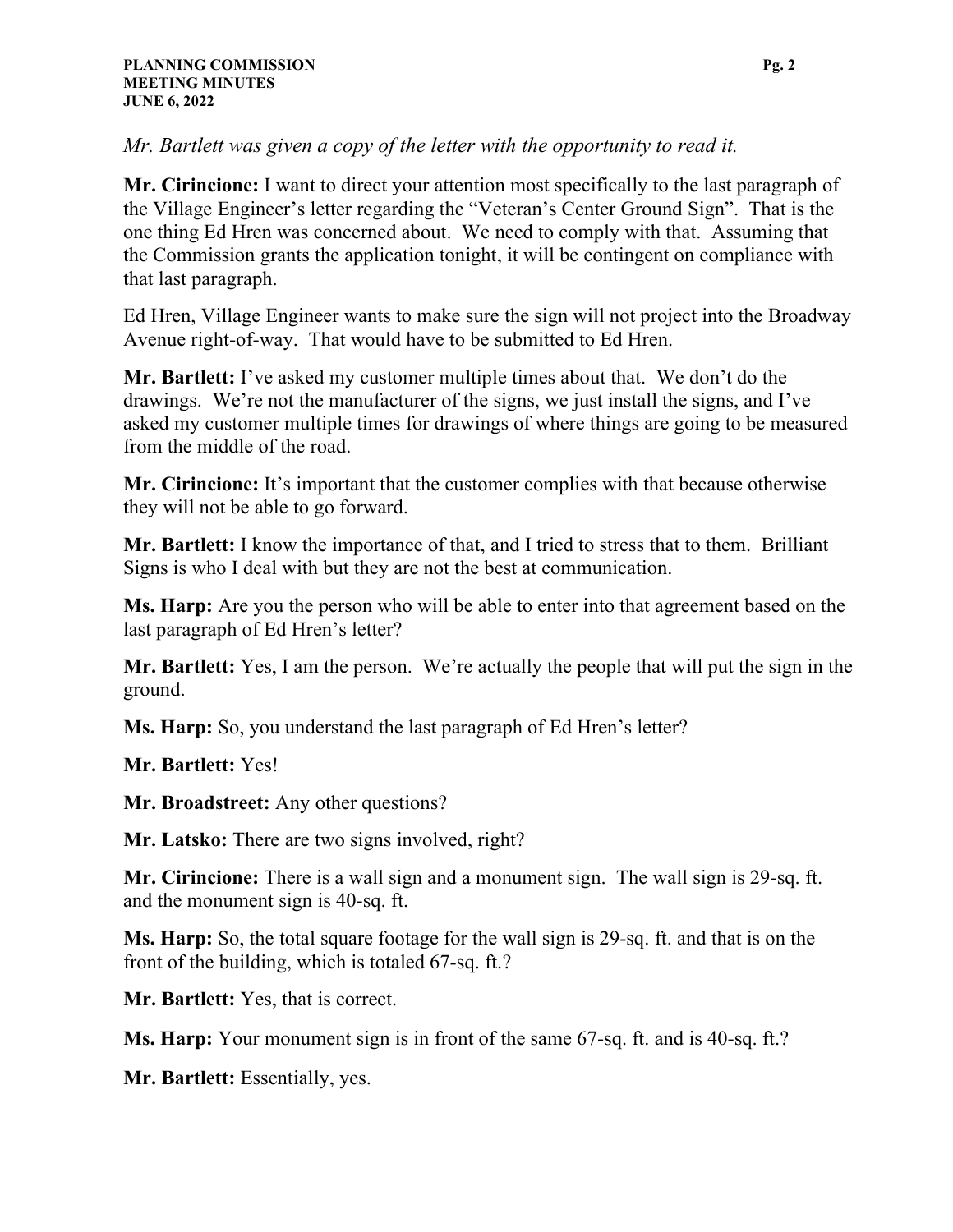**Mr. Cirincione:** We checked the ordinance and there are 67-lineal feet on the frontage, and if you look at the chart in the ordinances, that qualifies for square footage of a maximum of 135-sq. ft. Therefore, they are within those parameters.

**Mr. Duffy:** I have no further questions.

**Mr. Latsko:** Is there any timetable for you to move forward with this project?

**Mr. Bartlett:** When we have approval, I can ask the manufacturer to start their manufacturing process. So, the manufacturing process could start tomorrow. I believe it takes six to eight weeks to complete the manufacturing of the signs.

**MOTION TO APPROVE CASE # PC22-112: CONTINGENT UPON COMPLIANCE WITH THE VILLAGE ENGINEER'S LETTER DATED JUNE 3, 2022** was made by **Peter Duffy,** seconded by **Rand Broadstreet** and upon roll call the **MOTION PASSED** unanimously.

## **OTHER MATTERS FOR DISCUSSION:**

## *Meeting Date for July 2022:*

Due to the July  $4<sup>th</sup>$  holiday (which falls on the first Monday in July) the Planning Commission Meeting for July will be held July 11, 2022 (the 2nd Monday in July).

## *Planning Commission "Open Seat" To Be Filled at Next Meeting:*

**Mayor Gottschalk** informed the Planning Commission that he will have a replacement/appointment for Tracy Moore at their next meeting to be held in July.

## *Future Status of Monuments in Front of Medical Services:*

**Mr. Broadstreet:** Mayor, we're wondering what you're doing about the monuments at Medical Services that have been sitting there for years?

**Mayor Gottschalk:** They are going to be placed at the entry to the Kroger site. It's going to cost over \$20,000.00 just to move them. They weigh a ton per piece, but the problem right now is that they are right under the wires at Medical Services and they would have to be moved first and then taken out of there. Kelley's Steel has the equipment to move them.

## *Interstate McBee Project:*

**Mayor Gottschalk:** Interstate McBee will start the footers on their building later this week. That is about a 25-million-dollar project.

## *Waste Management Project:*

**Mayor Gottschalk:** Waste Management has started work on the back end of their building. That is also a 25-million-dollar project.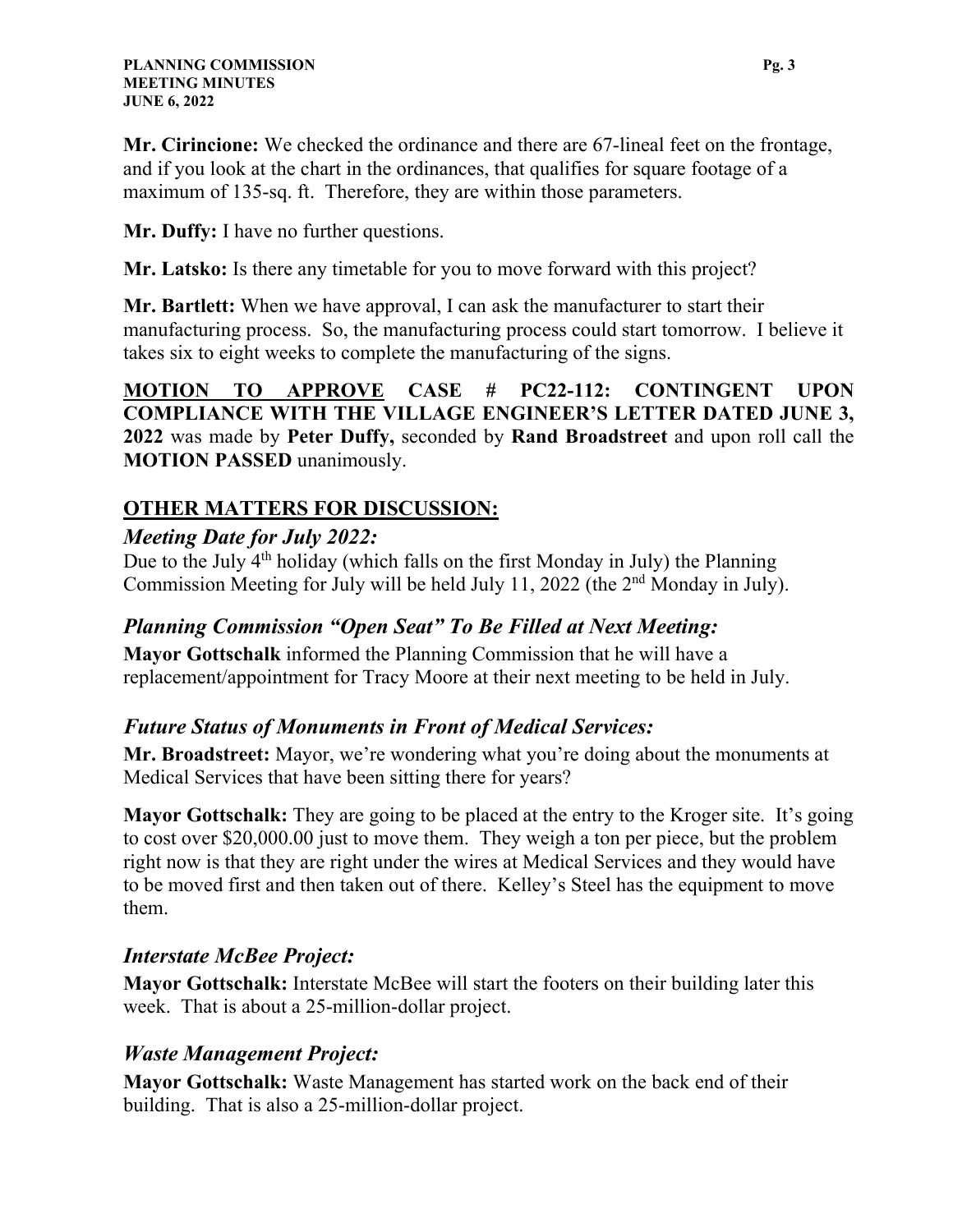#### *Veterans Center:*

**Mayor Gottschalk:** The Veterans Center, which is the middle building, still has further to go toward Broadway Avenue. That will be a well needed fixture once that happens.

## *Spectrum:*

**Mayor Gottschalk:** An offshoot of Spectrum will be going in right next to General Title, which has been sold to an interior decorator from Cleveland Heights.

## *Music Recording Studio?*

**Ms. Harp:** What happened to the music and recording studio that was going to go in the playground area across from the church?

**Mayor Gottschalk:** That didn't happen.

# **COMMENT FROM AUDIENCE REGARDING:**

# **KROGER FULFILLMENT NETWORK, LLC**

**Mrs. Mary Davis:** It was my understanding that there was going to be mounding on Alexander Road for the driveway going into Alexander Road to the back and it's supposed to be mounded and has not been addressed or approved.

**Mr. Cirincione:** For the record, that passage was preliminary. Kroger has to come before the Planning Commission again for final approval. Rand Broadstreet made it pretty clear that there are certain things that the Village would be looking for them to do because of the fact that there was an extensive number of established trees that were cut down.

**Mr. Duffy:** My understanding at this point is that there may be some confusion of the owning of that property; whether its Premier or Kroger.

**Mrs. Davis:** Kroger owns the Macedonia Road (right side) of the cutting down of those trees. Kroger is the one that owns it now. The one that they needed to fix, Premier was supposed to fix it and that was on Alexander Road. They were going to make another driveway which we never approved, but they cut down the trees before they even got approval for the driveway (and that's owned by Premier).

**Ms. Harp:** If you look on Page 10 of the May 2<sup>nd</sup> minutes, we did a motion to approve a "Preliminary Proposed Road".

**Mr. Latsko:** They wanted to put in a road and a separate walkway for people that are walking into the complex.